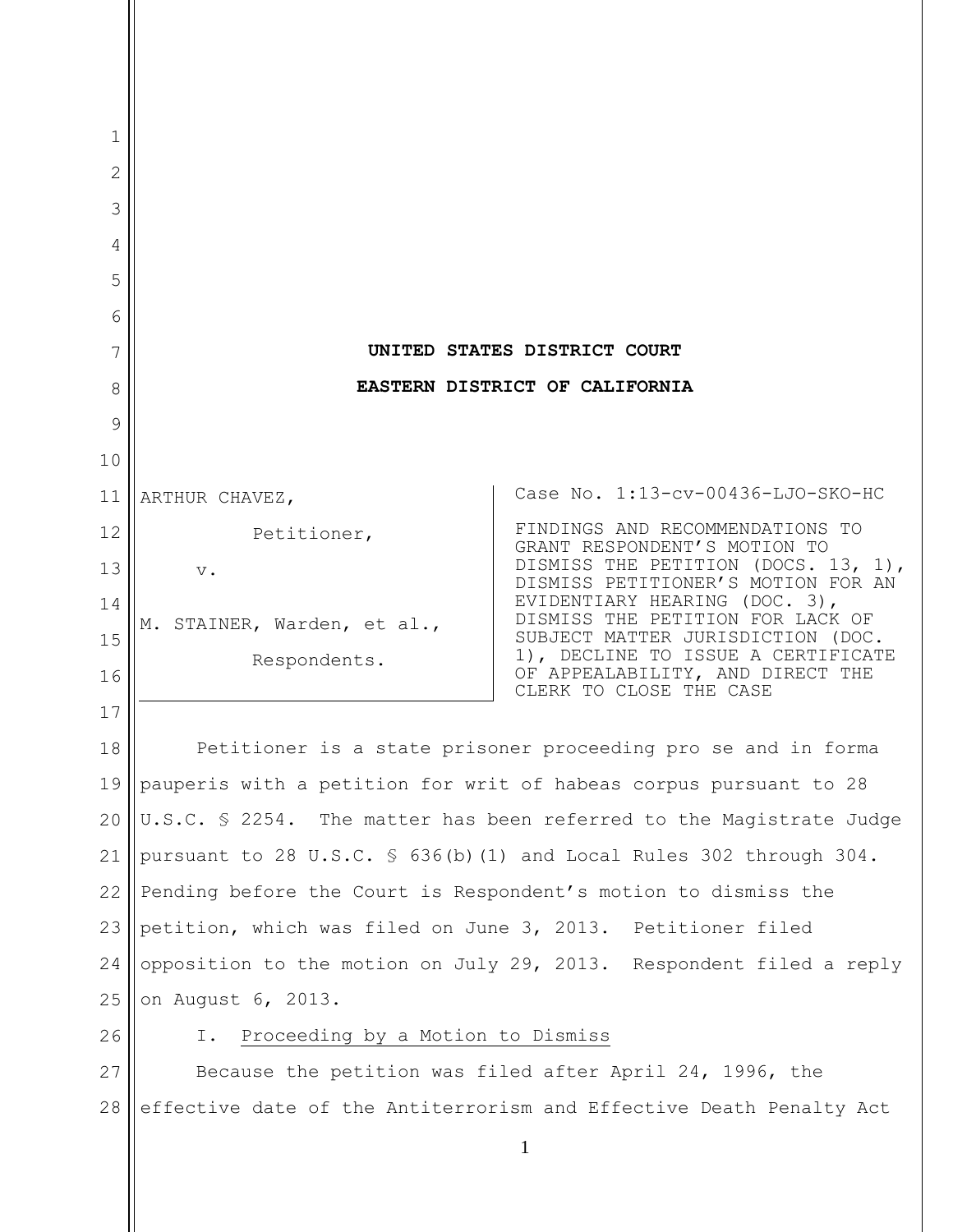1 2 3 of 1996 (AEDPA), the AEDPA applies to the petition. Lindh v. Murphy, 521 U.S. 320, 327 (1997); Jeffries v. Wood, 114 F.3d 1484, 1499 (9th Cir. 1997).

4 5 6 7 8 9 10 11 12 13 14 15 16 17 18 19 20 21 A district court must award a writ of habeas corpus or issue an order to show cause why it should not be granted unless it appears from the application that the applicant is not entitled thereto. 28 U.S.C. § 2243. Habeas Rule 4 permits the filing of "an answer, motion, or other response," and thus it authorizes the filing of a motion in lieu of an answer in response to a petition. Rule 4, Advisory Committee Notes, 1976 Adoption and 2004 Amendments. This gives the Court the flexibility and discretion initially to forego an answer in the interest of screening out frivolous applications and eliminating the burden that would be placed on a respondent by ordering an unnecessary answer. Advisory Committee Notes, 1976 Adoption. Rule 4 confers upon the Court broad discretion to take "other action the judge may order," including authorizing a respondent to make a motion to dismiss based upon information furnished by respondent, which may show that a petitioner's claims suffer a procedural or jurisdictional infirmity, such as res judicata, failure to exhaust state remedies, or absence of custody. Id.

22 23 24 25 26 27 28 The Supreme Court has characterized as erroneous the view that a Rule 12(b)(6) motion is appropriate in a habeas corpus proceeding. See, Browder v. Director, Ill. Dept. of Corrections, 434 U.S. 257, 269 n. 14 (1978); but see Lonchar v. Thomas, 517 U.S. 314, 325-26 (1996). However, in light of the broad language of Rule 4, motions to dismiss are appropriate in cases that proceed pursuant to 28 U.S.C. § 2254 and present issues of failure to state a colorable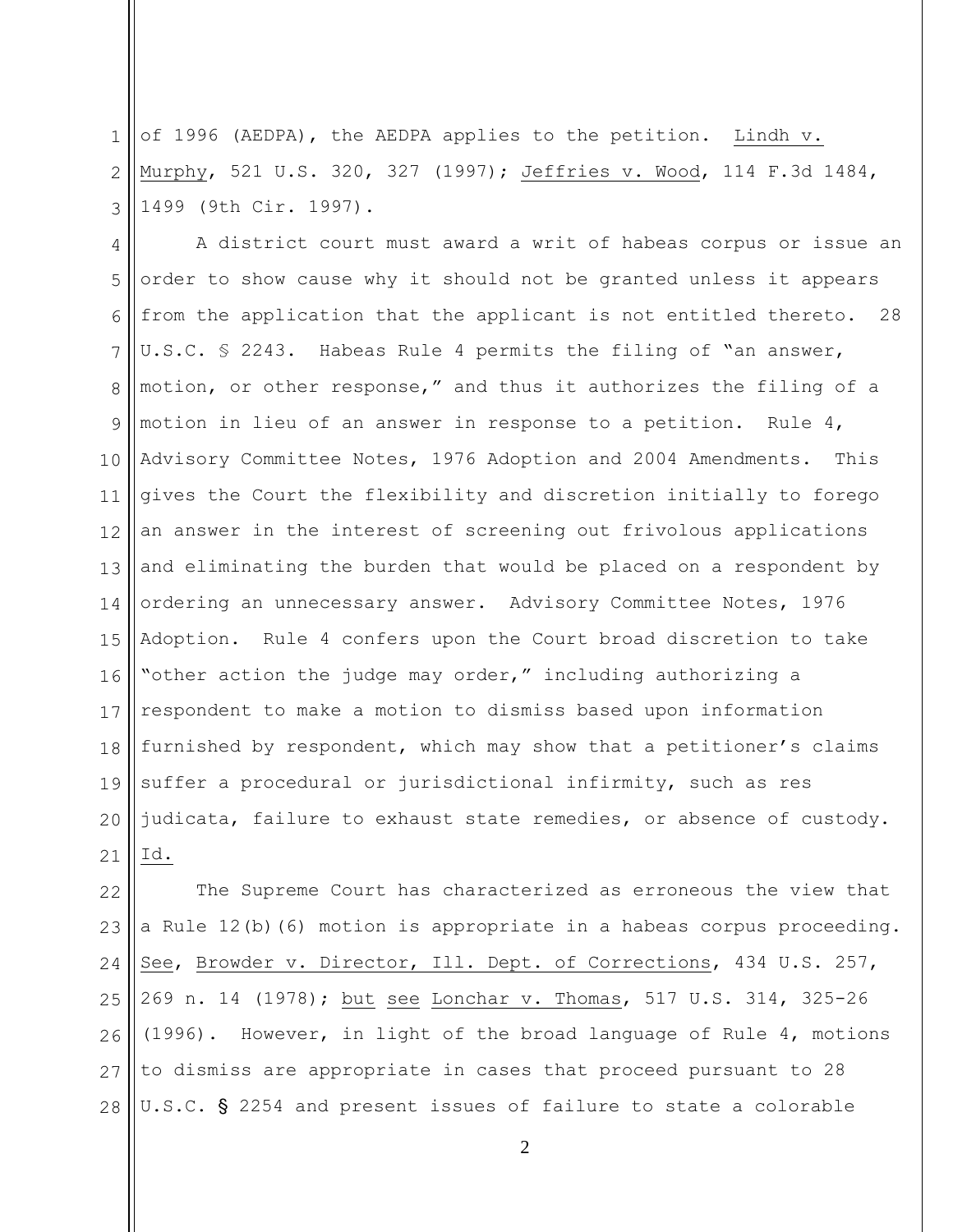1  $\mathcal{D}_{\mathcal{L}}$ 3 4 5 claim under federal law, O'Bremski v. Maas, 915 F.2d 418, 420-21 (9th Cir. 1990); procedural default in state court, White v. Lewis, 874 F.2d 599, 602-03 (9th Cir. 1989); and failure to exhaust state court remedies, Hillery v. Pulley, 533 F.Supp. 1189, 1194 n.12 (E.D.Cal. 1982).

6 7 8 9 10 11 12 13 14 Analogously, a motion to dismiss a petition for a lack of subject matter jurisdiction, such as Respondent's motion in the instant case, is appropriate because a federal court is a court of limited jurisdiction with a continuing duty to determine its own subject matter jurisdiction and to dismiss an action where it appears that the Court lacks jurisdiction. Fed. R. Civ. P. 12(h)(3); CSIBI v. Fustos, 670 F.2d 134, 136 n. 3 (9th Cir. 1982) (citing City of Kenosha v. Bruno, 412 U.S. 507, 511-512 (1973)); Billingsley v. C.I.R., 868 F.2d 1081, 1085 (9th Cir. 1989).

# 15

II. Background

16 17 18 19 20 21 22 23 24 25 26 27 28 Petitioner, an inmate of the California Correctional Institution at Tehachapi, California, alleges 1) his indeterminate Security Housing Unit (SHU) term pursuant to a gang validation implicates a liberty interest; 2) there was an absence of evidence to support the finding of Petitioner's active gang association because the evidence was false, insufficient, and unreliable, and it failed to comply with the pertinent regulatory standards established by California law and due process standards of gang validation protocol; 3) the prison authorities should expunge from his prison central file (C-File) evidence of the validation of May 6, 2008, which was rejected by the Kern County Superior Court in In re Chavez, Kern County Superior Court case number HC11175A, by order dated March 3, 2010 (appearing at pet., doc. 1 at 49); 4) the CDCR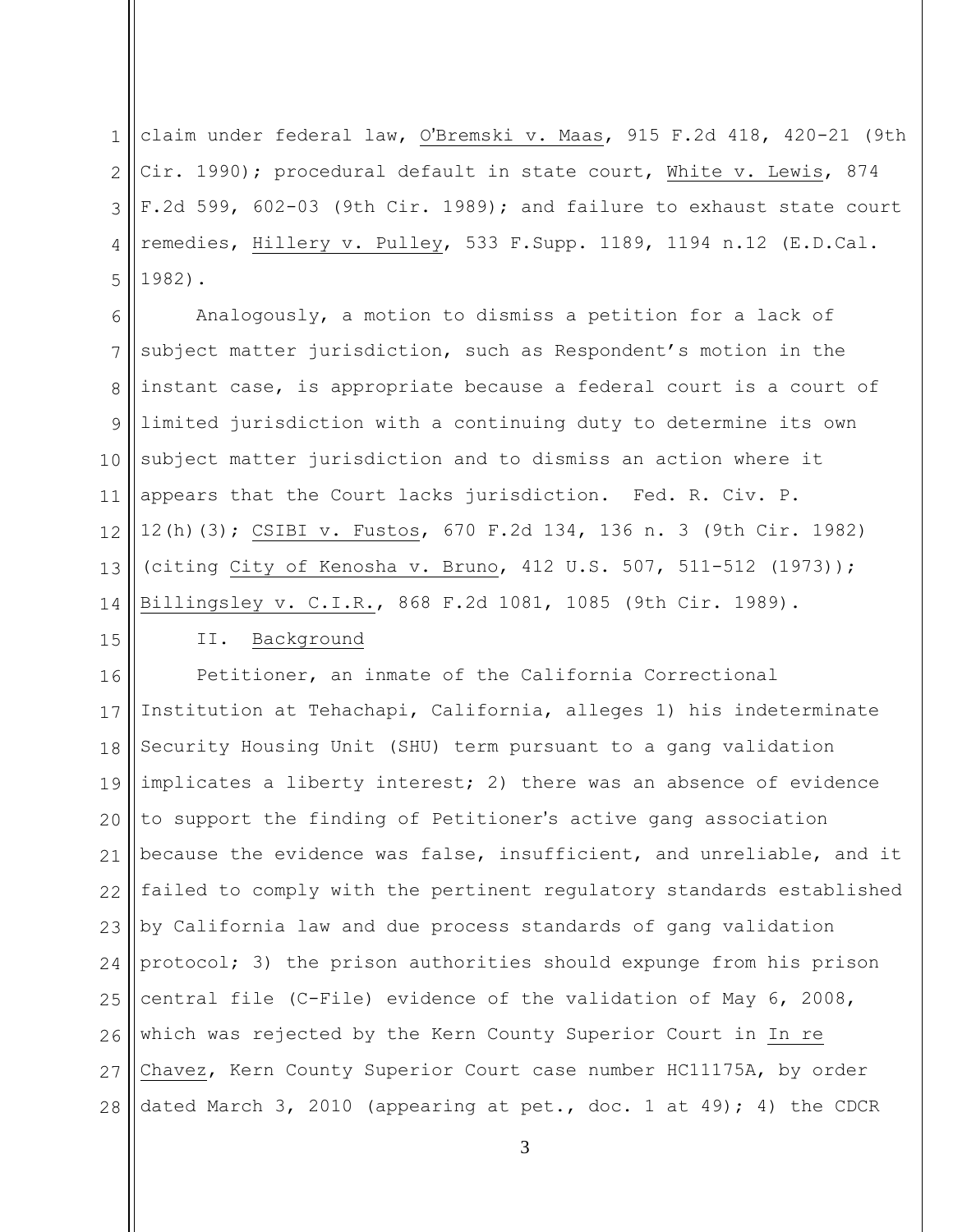1 2 3 4 5 6 7 continues to rely on the 2008 gang validation previously rejected by the Kern County Superior Court; and 5) Petitioner's declaration and his behavior in custody for the last twenty-one years attest to his inactive gang status. (Pet., doc. 1, 5-6, 11-12.) Petitioner prays for reversal of his gang validation, appointment of counsel, and an order of immediate release from the SHU to the general prison population. (Id. at 12.)

8 9 10 11 12 13 14 15 16 17 18 19 20 21 Petitioner details his history with gang validation during his incarceration in the California Department of Corrections and Rehabilitation (CDCR), which has included validations as an associate of the "EME" in 1990 and 1995; an apparently stipulated validation as an inactive gang associate in January 2004; revalidation as an active associate of the EME on May 6, 2008, which Petitioner alleges he successfully challenged, although the CDCR allegedly continues to rely on it; and validation on November 30, 2010, as an associate of the EME, which Petitioner asserts was based on inadequate evidence. Petitioner challenges the support for the finding, including a confidential memorandum regarding a note wrongly attributed to Petitioner based on a mistaken gang moniker, and other materials which Petitioner argues lacked a statement of reliability. (Pet., doc. 1, 12-15.)

22

## III. Absence of Subject Matter Jurisdiction

23 24 25 26 27 28 Respondent moves to dismiss the petition on the ground that Petitioner's claims are not cognizable because they do not affect the fact or duration of his confinement. Respondent contends that even if the claims were cognizable in a § 2254 proceeding, Petitioner has failed to allege any facts to support a cognizable federal claim because he alleges violations of state law and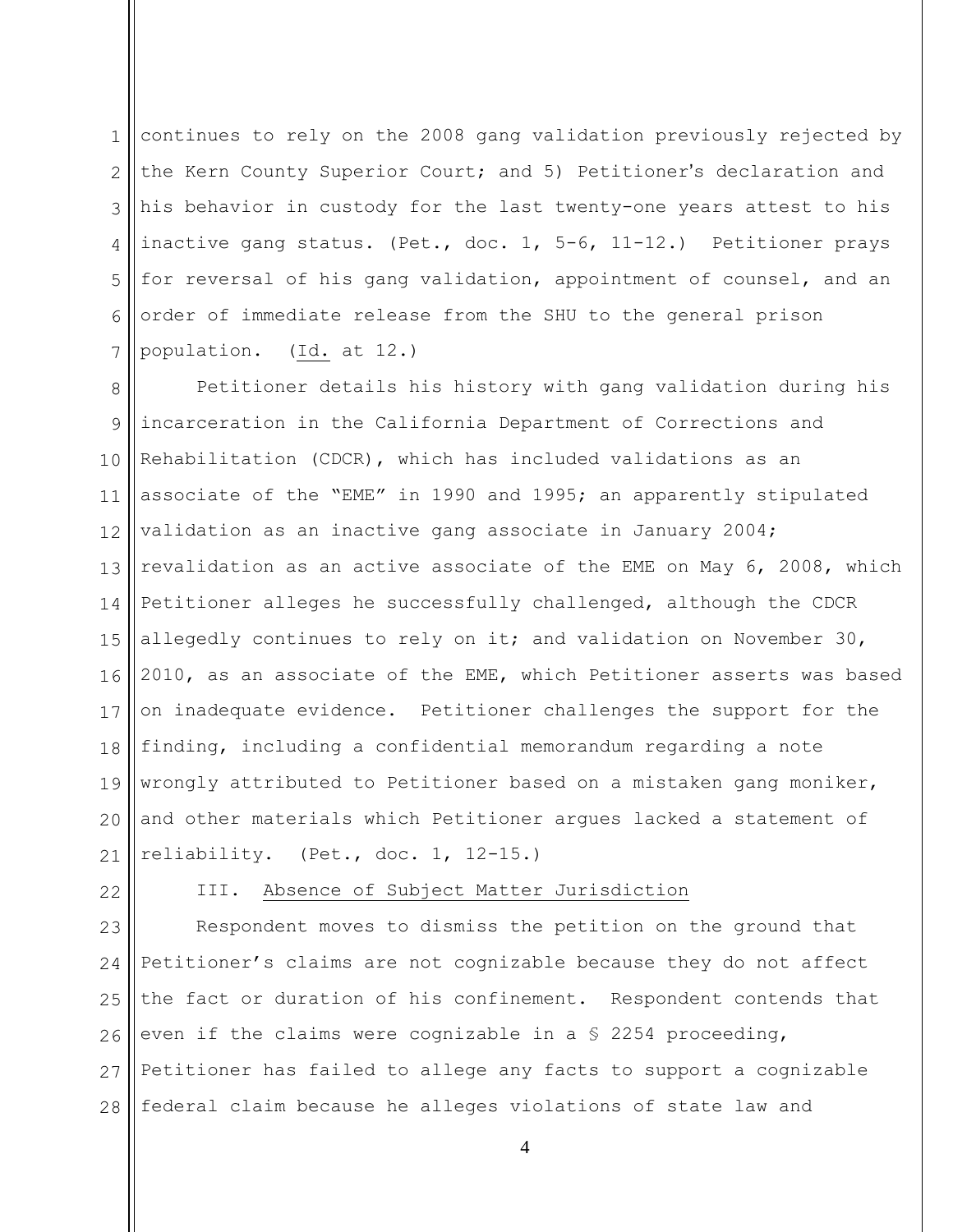1 2 concedes he received the process due under clearly established federal law.

3 4 5 6 7 8 9 10 11 A court will not infer allegations supporting federal jurisdiction. A federal court is presumed to lack jurisdiction; subject matter jurisdiction must always be affirmatively alleged. Fed. R. Civ. P. 8(a); Stock West, Inc. v. Confederated Tribes of the Colville Reservation, 873 F.2d 1221, 1225 (9th Cir. 1989). When a federal court concludes that it lacks subject matter jurisdiction, the court must dismiss the action. Arbaugh v. Y&H Corp., 546 U.S. 500, 514 (2006); Moore v. Maricopa County Sheriff's Office, 657 F.3d 890, 894 (9th Cir. 2011).

12 13 14 15 16 17 18 A district court may entertain a petition for a writ of habeas corpus by a person in custody pursuant to the judgment of a state court only on the ground that the custody is in violation of the Constitution, laws, or treaties of the United States. 28 U.S.C. SS 2254(a), 2241(c)(3); Williams v. Taylor, 529 U.S. 362, 375 n.7 (2000); Wilson v. Corcoran, 562 U.S. -, -, 131 S.Ct. 13, 16 (2010) (per curiam).

19 20 21 22 23 24 25 26 27 A habeas corpus petition is the correct method for a prisoner to challenge the legality or duration of his confinement. Badea v. Cox, 931 F.2d 573, 574 (9th Cir. 1991) (quoting Preiser v. Rodriguez, 411 U.S. 475, 485 (1973)); Advisory Committee Notes to Habeas Rule 1, 1976 Adoption. Claims challenging the validity of a prisoner's continued incarceration, including the fact or length of confinement, are within the "heart of habeas corpus" and are cognizable only in federal habeas corpus. Preiser v. Rodriguez, 411 U.S. at 498-99, 499 n.14.

28

In contrast, a civil rights action pursuant to 42 U.S.C.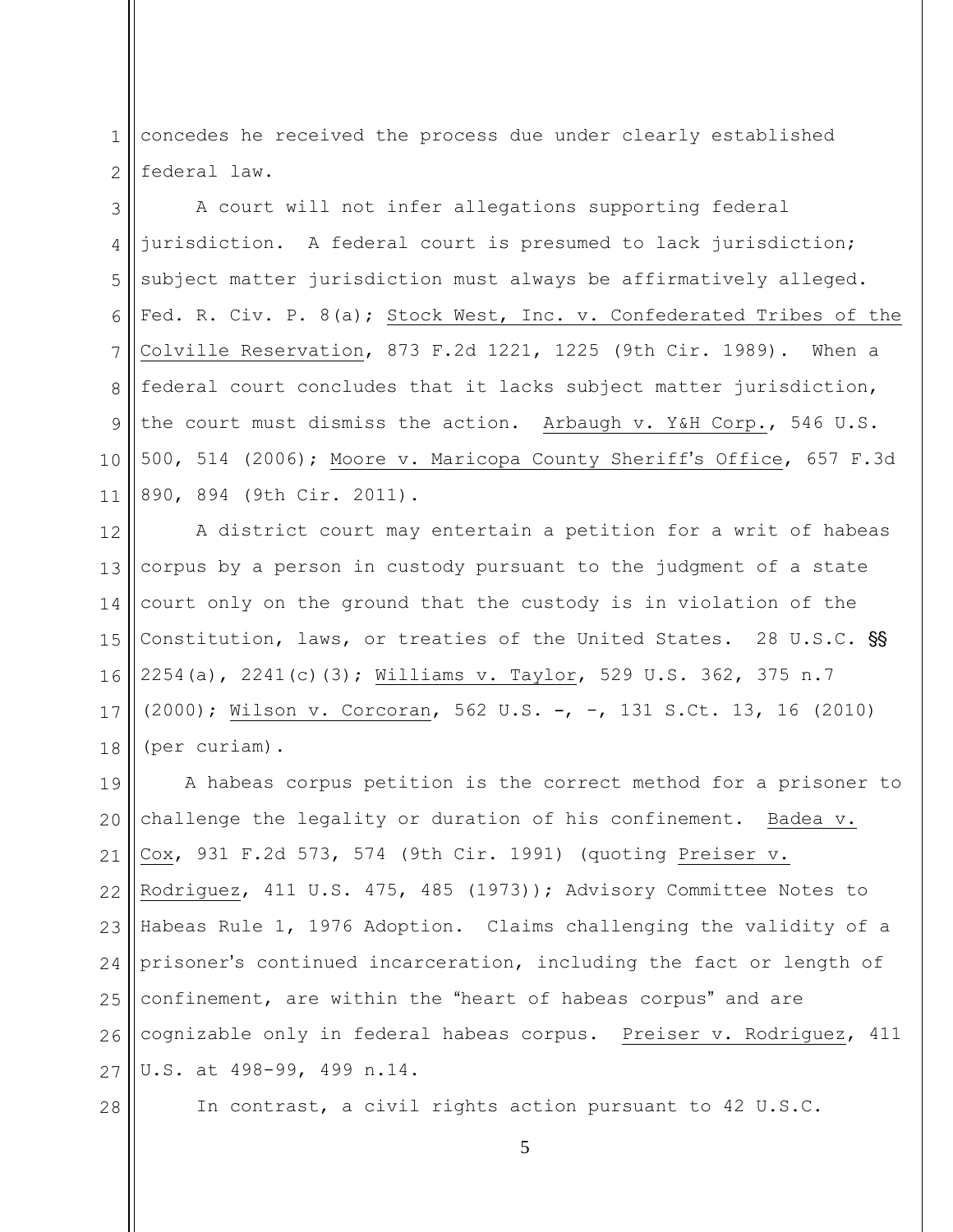1  $\mathcal{D}_{\mathcal{L}}$ 3 4 5 S 1983 is the proper method for a prisoner to challenge the conditions of that confinement but not the fact or length of the custody. McCarthy v. Bronson, 500 U.S. 136, 141-42 (1991); Preiser, 411 U.S. at 499; Badea, 931 F.2d at 574; Advisory Committee Notes to Habeas Rule 1, 1976 Adoption.

6 7 8 9 10 11 12 13 Decisions of prison administrators may affect the duration of confinement. For example, a decision in a prison disciplinary proceeding that results in a loss of previously earned time credits is a core habeas challenge to the duration of a sentence that must be raised by habeas corpus. Superintendent v. Hill, 472 U.S. 445, 454 (1985) (determining a procedural due process claim concerning loss of time credits resulting from disciplinary procedures and findings); Preiser v. Rodriguez, 411 U.S. 475, 500.

14 15 16 17 18 19 20 21 22 23 24 25 26 The Supreme Court has addressed the limits of habeas jurisdiction and  $\S$  1983 jurisdiction; however, the limits on habeas jurisdiction and the appropriate extent of any overlap between habeas and  $\S$  1983 have not been addressed by the Supreme Court. The Supreme Court has noted the possibility of habeas as a potential alternative remedy to a  $\S$  1983 action for unspecified additional and unconstitutional restraints during lawful custody, Preiser v. Rodriguez, 411 U.S. at 499-500. However, the Court has declined to address whether a writ of habeas corpus may be used to challenge conditions of confinement as distinct from the fact or length of confinement itself, see, Bell v. Wolfish, 441 U.S. 520, 527 n.6 (1979); Fierro v. Gomez, 77 F.3d 301, 304 n.2 (9th Cir. 1996), vacated on other grounds, 519 U.S. 918 (1996).

27 28 Nevertheless, the Supreme Court continues to recognize a "core" of habeas corpus that refers to suits where success would inevitably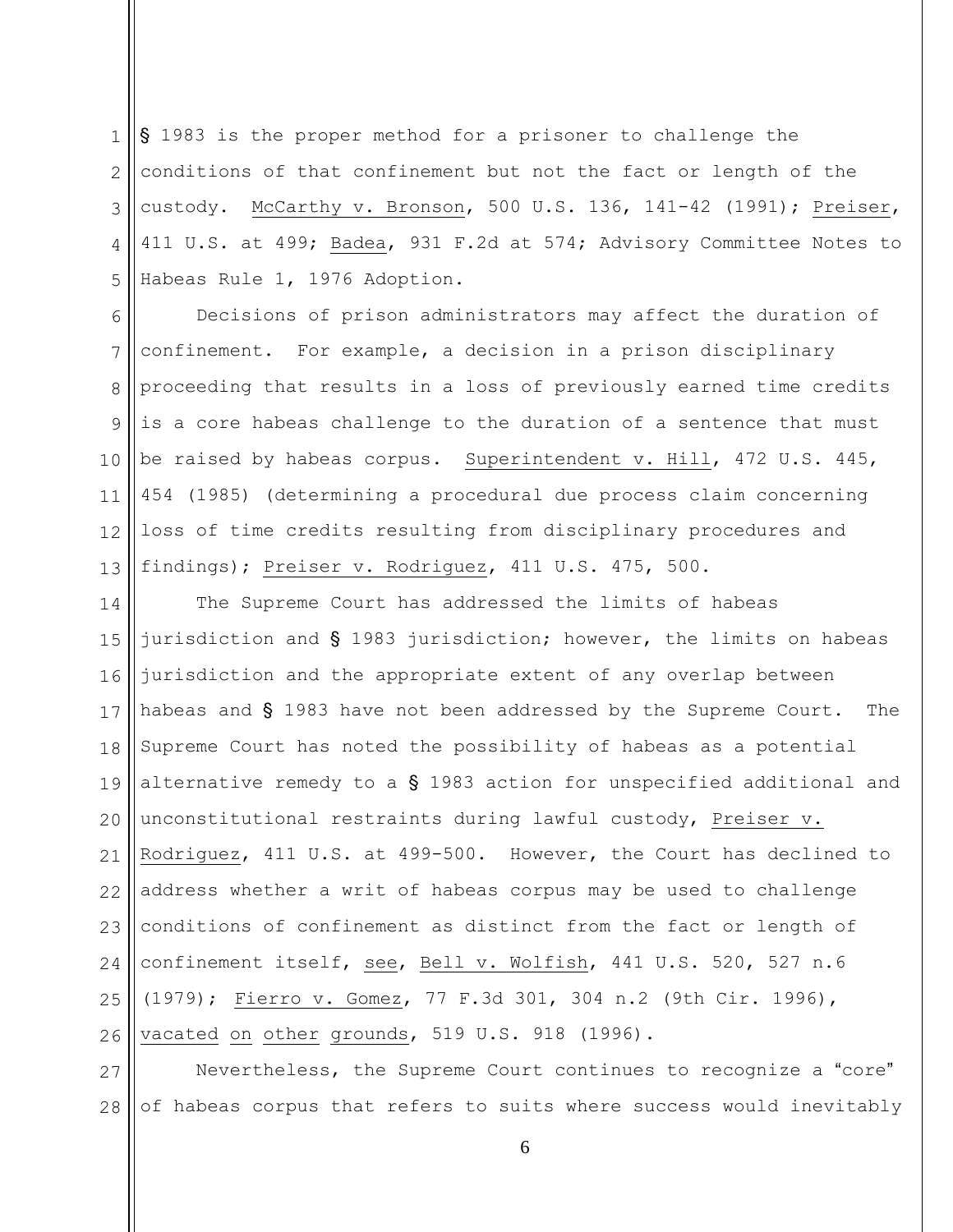1 2 3 4 5 6 7 8 9 10 11 12 affect the legality or duration of confinement. Where a successful suit's effect on the duration of confinement is less likely, the prisoner has a remedy by way of  $\S$  1983, and the matter is not within the core of habeas corpus. See, e.g., Wilkinson v. Dotson, 544 U.S. at 82 (a new opportunity for review of parole eligibility, or a new parole hearing at which authorities could discretionarily decline to shorten a prison term, would not inevitably lead to release, and the suit would not lie at the core of habeas corpus); Wilkinson v. Austin, 545 U.S. 209 (2005) ( $\S$  1983 action for procedural due process challenges to administrative placement in the harsh conditions of a supermax prison where such placement precluded parole consideration).

13 14 15 16 17 18 19 20 21 22 23 24 25 In the context of parole, the Ninth Circuit has recognized a possibility of habeas jurisdiction in suits that do not fall within the core of habeas corpus. See, Bostic v. Carlson, 884 F.3d 1267 (9th Cir. 1989) (habeas jurisdiction over a claim seeking expungement of a disciplinary finding likely to accelerate eligibility for parole)<sup>1</sup>; Docken v. Chase, 393 F.3d 1024 (9th Cir. 2004) (a claim challenging the constitutionality of the frequency of parole reviews, where the prisoner was seeking only equitable relief, was held sufficiently related to the duration of confinement). However, where a successful challenge to a disciplinary hearing or administrative action will not necessarily shorten the overall length of confinement, habeas jurisdiction is lacking.

26

In Ramirez v. Galaza, 334 F.3d 850 (9th Cir. 2003), a prisoner

27

 $\overline{a}$ 

28 <sup>1</sup> The Court notes that Bostic involved a suit pursuant to 28 U.S.C. § 2241, not § 2254.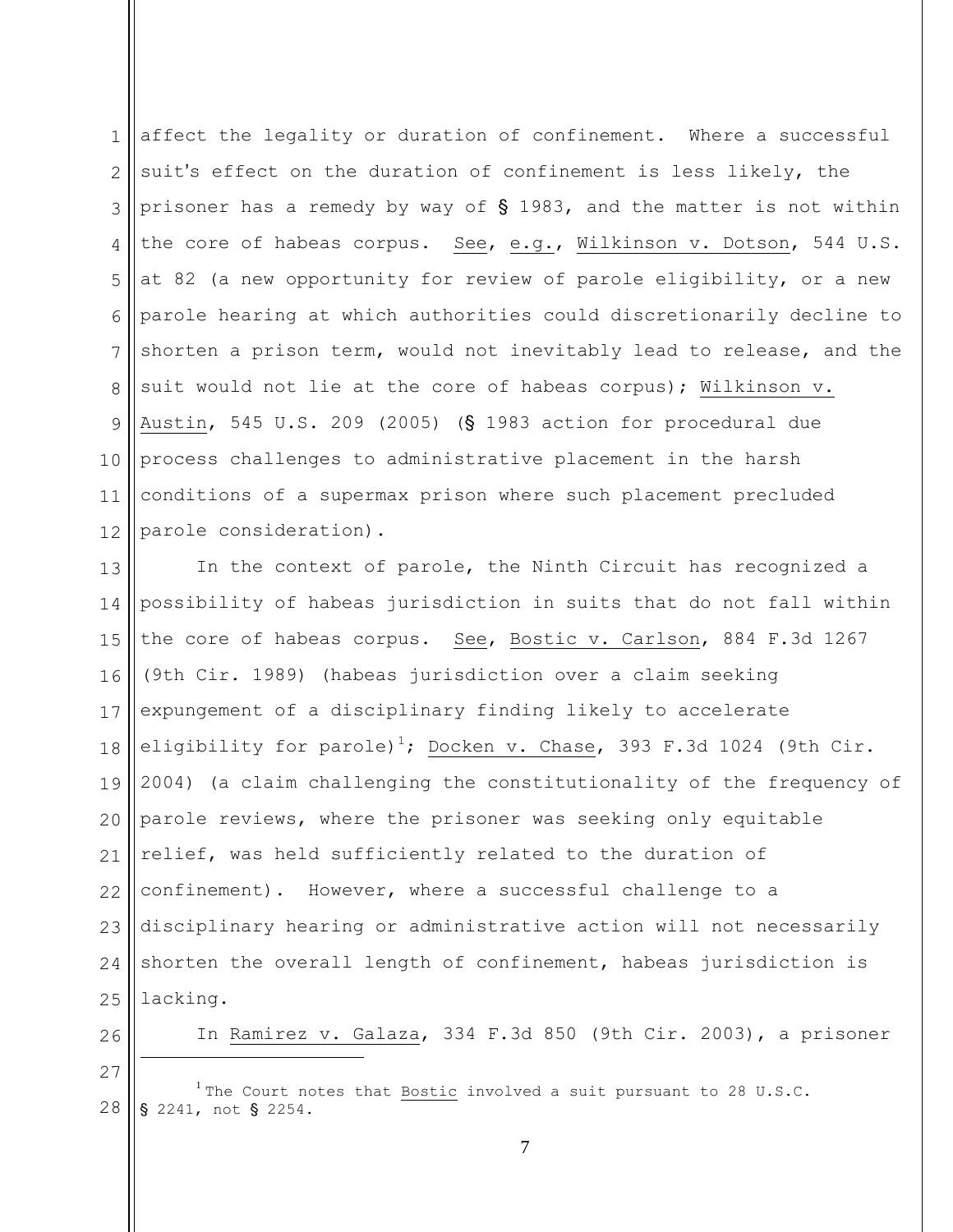1 2 3 4 5 6 7 8 9 10 11 12 13 sought relief pursuant to  $\S$  1983 for allegedly unconstitutional disciplinary proceedings that resulted in administrative segregation. Expungement of the disciplinary action was not likely to accelerate eligibility for parole; rather, success would have meant only an opportunity to seek parole from a board that could deny parole on any ground already available to it. Thus, the suit did not threaten to advance the parole date. Id. at 859. The Court held that  $\S$  1983 was the appropriate remedy because the alleged constitutional errors did not affect the overall length of the prisoner's confinement; success in the  $\S$  1983 action would not necessarily have resulted in an earlier release from incarceration, and the  $\S$  1983 suit did not intrude upon the core or "heart" of habeas jurisdiction. Ramirez, 334 F.3d at 852, 858.

14 15 16 17 18 19 The court in Ramirez further considered the related question of the extent of habeas corpus jurisdiction, expressly stating that its holding "also clarifies our prior decisions addressing the availability of habeas corpus to challenge the conditions of imprisonment." 334 F.3d at 858. The court reviewed the decisions in Bostic v. Carlson and Neal v. Shimoda<sup>2</sup> and concluded as follows:

20 21 22 23 24 Our decision in *Neal v. Shimoda,* 131 F.3d 818 (9th Cir.1997), illustrates the importance of measuring the likelihood that a suit under  $\S$  1983 will affect the length of the prisoner's confinement. In *Neal*, two state prisoners filed suits under  $\S$  1983 alleging that they were classified as sex offenders in violation of the Due Process and Ex Post Facto guarantees. *Id.* at 822-23. Among

25

 $\overline{a}$ 

<sup>26</sup> 27 28  $^2$  In Neal v. Shimoda, 131 F.3d 818 (9th Cir. 1997), it was held that success in a suit challenging administrative placement in a state sex offender program which rendered the participants ineligible for parole did not necessarily affect the duration of confinement because success would not necessarily shorten the inmate's sentence, but would mean at most that the inmate would be eligible for parole consideration.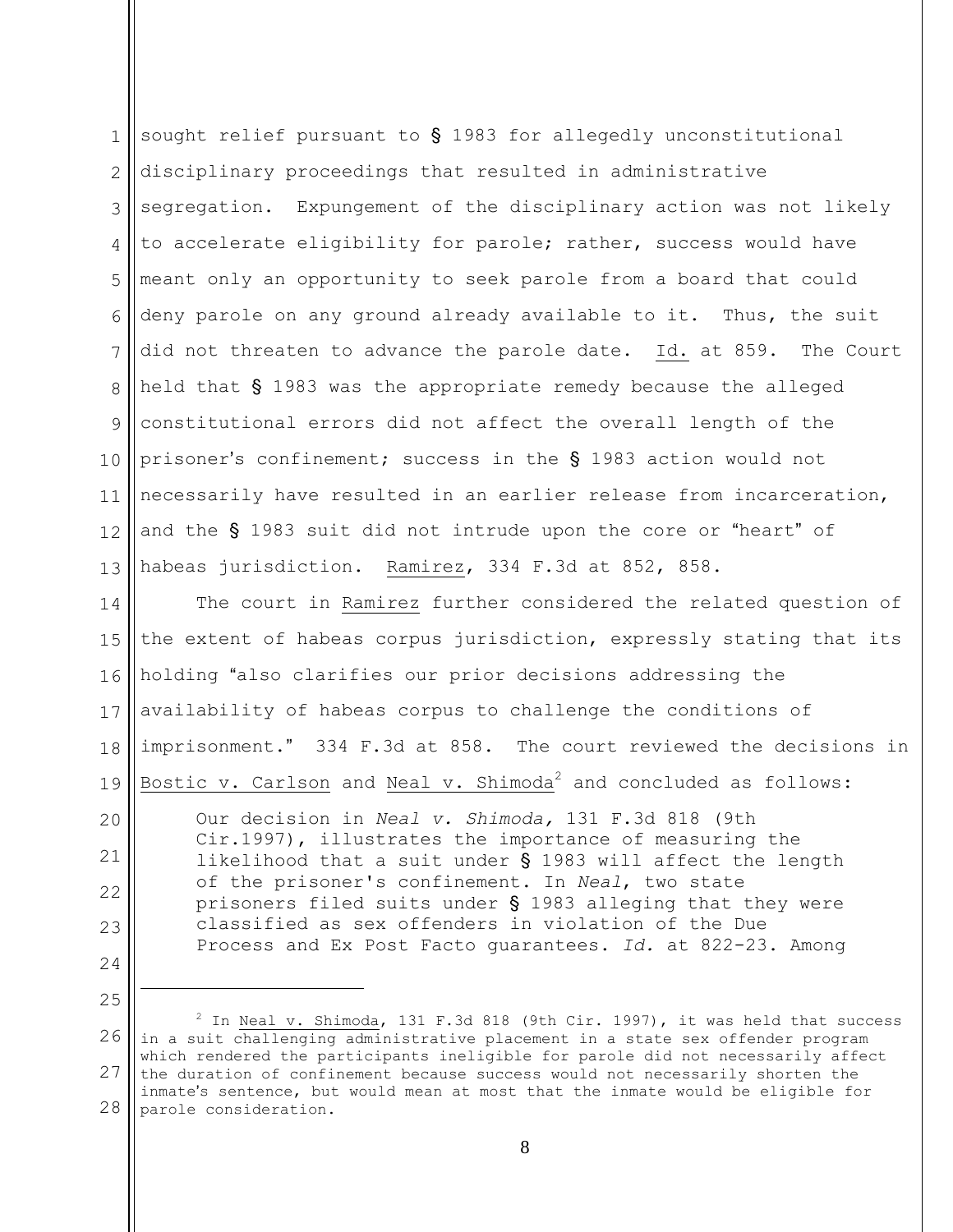other harms, both inmates argued that the classification affected their eligibility for parole. *Id.* We held that *Heck* did not require the inmates to invalidate their classification before bringing suit under  $\S$  1983, because a favorable judgment "will in no way guarantee parole or necessarily shorten their prison sentences by a single day." Id. at 824. The prisoner suits did not seek to overturn a disciplinary decision that increased their period of incarceration. Rather, a successful  $\S$  1983 action would provide only "a ticket to get in the door of the parole board." Id. A favorable judgment, therefore, would not "undermine the validity of their convictions," or alter the calculus for their possible parole. *Id.*

*Neal* makes clear that under *Preiser* habeas jurisdiction is proper where a challenge to prison conditions would, if successful, necessarily accelerate the prisoner's release. Thus, *Neal* accords with our holding here that habeas jurisdiction is absent, and a  $\S$  1983 action proper, where a successful challenge to a prison condition will not necessarily shorten the prisoner's sentence.

#### 15 Ramirez, 334 F.3d at 858-59.

1

2

3

4

5

6

7

8

9

10

11

12

13

14

16 17 18 19 20 21 22 23 24 25 26 27 28 California's policy of assigning suspected gang affiliates to the secured housing unit (SHU) is not a disciplinary measure, but rather an administrative strategy designed to preserve order in the prison and to protect the safety of all inmates. Munoz v. Rowland, 104 F.3d 1096, 1098 (9th Cir. 1997). An inmate's liberty interest in being free from the more restrictive conditions of confinement in secured housing is generally protected by the Due Process Clause, which requires notice of the factual basis for the administrative action, an opportunity to be heard, and notice of any adverse decision. Cf., Wilkinson v. Austin, 545 U.S. 209, 223-25 (2005). Placement in administrative segregation or secured housing, however, does not necessarily affect the legality or duration of the inmate's confinement.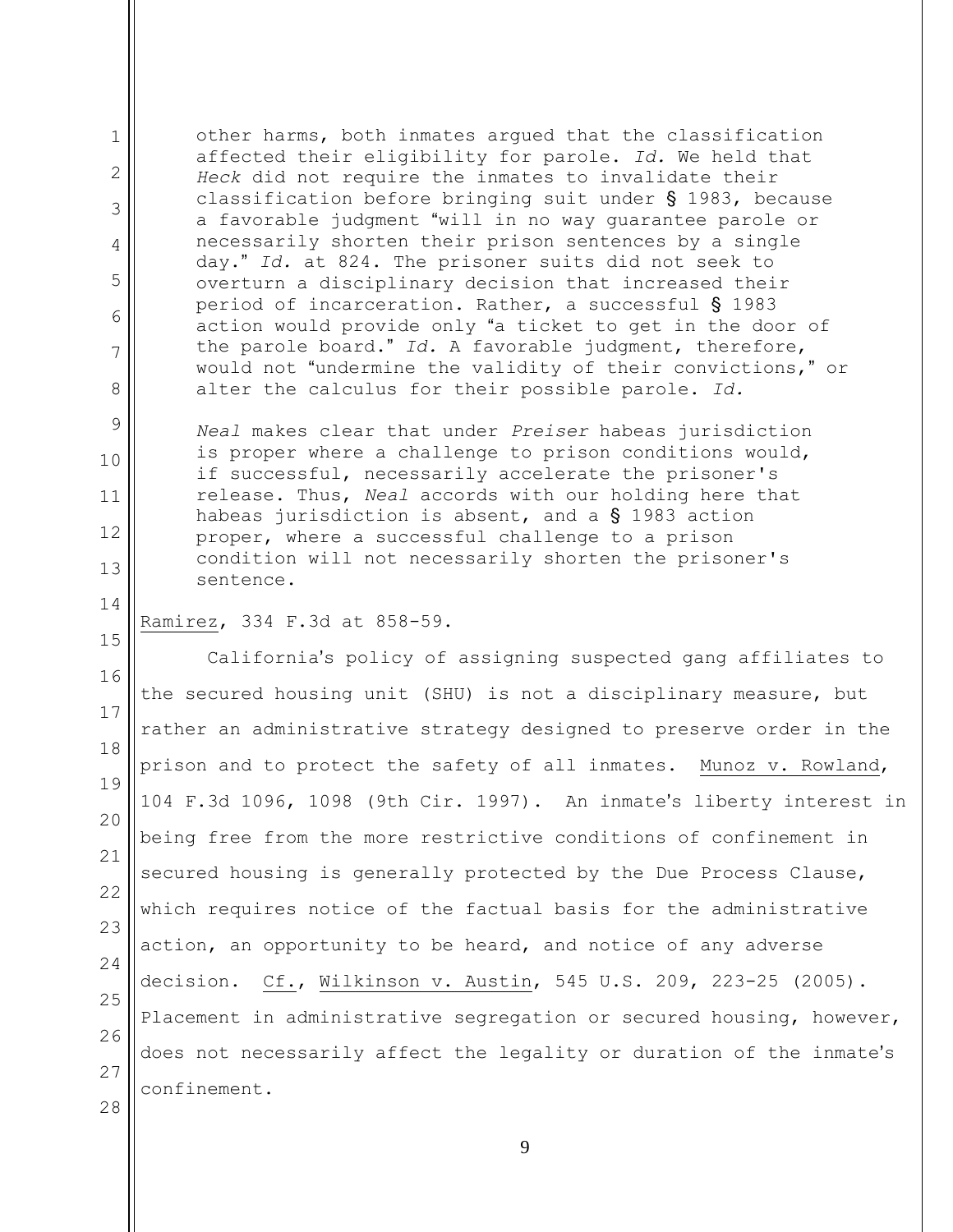1 2 3 4 5 6 7 8 9 10 11 12 13 14 15 16 Petitioner argues that habeas corpus jurisdiction exists because his gang validation has a potential or likely effect on the duration of his confinement. (Pet., doc. 1, 8-11.) He cites to cases from this district and other California district courts that either expressly find jurisdiction to review gang validations that result in an indeterminate sentence to administrative segregation, decline to address the jurisdictional issue, or simply consider the merits without discussing jurisdiction. (Id. at 10-11.) Petitioner contends it is more efficient to address the merits of claims, and that because California's Board of Parole Hearings (BPH) refuses to parole any gang associates, his validation directly and inevitably affects his sentence. (Id. at 16.) On September 4, 2008, after he was validated, Petitioner received a three-year denial or "stipulation" from the California Board of Parole Hearings, and he waived parole consideration on August 2011 pending the outcome of the instant proceedings. (Id. at 111-16, exh. 19.)

17 18 19 20 21 22 Petitioner is serving a sentence of fifteen years to life and has been afforded what are identified as life prisoner progress reports and hearings. (Pet., doc. 1, at 40, 67, 114, 118.) As Respondent notes, as an indeterminately sentenced prisoner, Petitioner will be released on parole only after being found suitable for parole. $3$  Considering the numerous factors considered by

24 25 26 27 28 3 Prisoners sentenced to an indeterminate life sentence, such as fifteen years to life, must be found suitable for parole before release on parole. Cal. Pen. Code § 3041; see also, Cal. Code Regs., tit. 15, § 2400-2402. The BPH will give primary consideration to the gravity of the commitment offense in determining whether the inmate poses a current risk to society and thus is unsuitable. Cal. Pen. Code § 3041(b). The BPH will consider all available relevant, reliable information, including not only the commitment offense, but also the inmate's social and criminal history, past and present mental state, past and present attitude toward the crime, and many other circumstances. Cal. Code Regs.tit. 15,  $$2402(b) - (d).$ 

23

 $\overline{a}$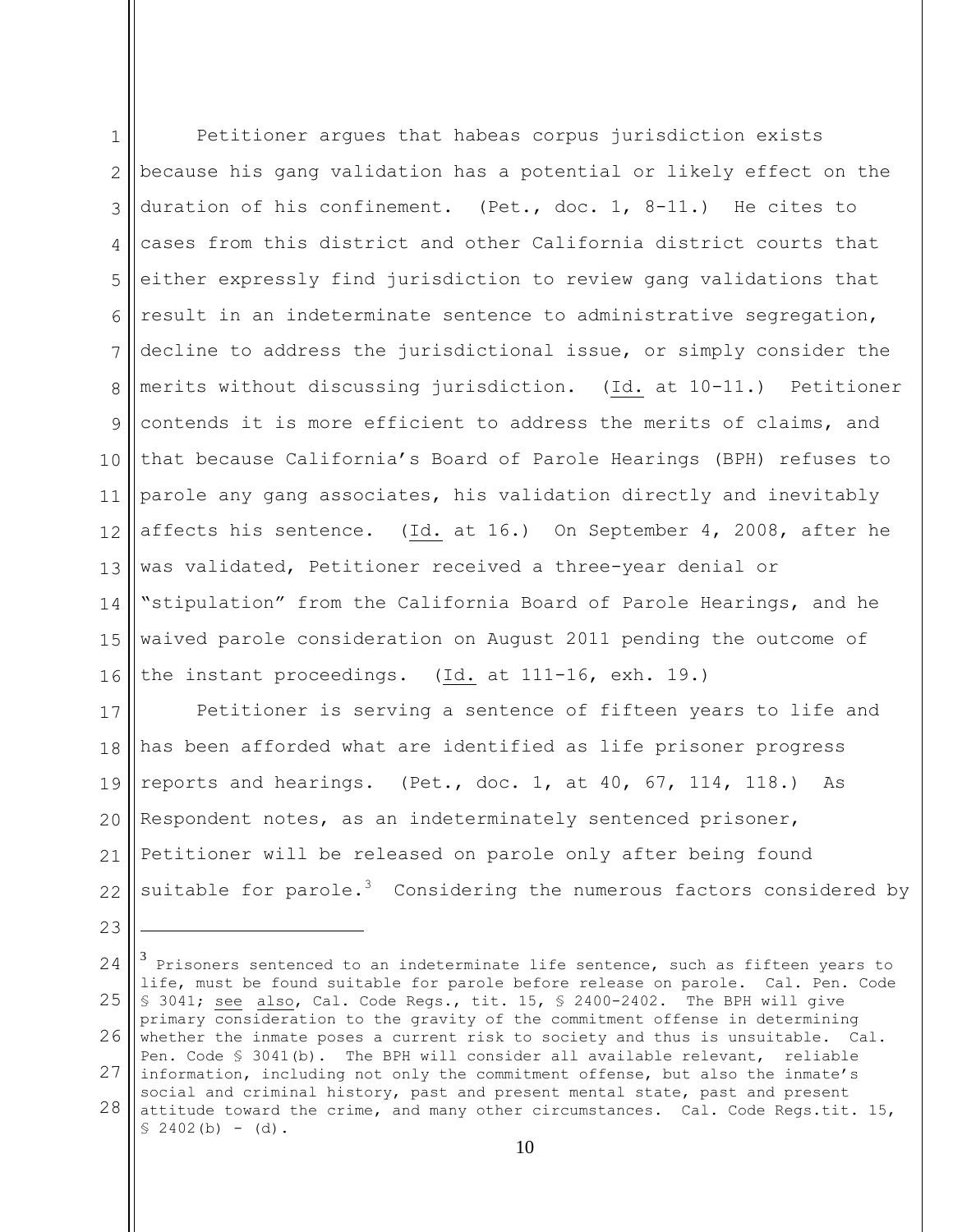1 2 3 the BPH in determining parole suitability, even if Petitioner succeeded in challenging his gang validation, it would not guarantee him parole.

4 5 6 7 8 9 10 Further, Petitioner has not shown that placement in administrative segregation or secured housing necessarily affects the legality or duration of his confinement; the effect of his placement on the duration of his confinement is speculative. Petitioner also retains the opportunity to debrief regarding his gang affiliation and to change his gang status voluntarily. See, Cal. Code Regs., tit. 15, § 3378.

11 12 13 14 15 16 Petitioner's allegations that his gang validation proceedings lacked reliable evidence and involved constitutional violations concern only the conditions of his confinement. The remedies he seeks (release from the security housing unit and removal of a chronological classification record that documents his gang status) also pertain only to conditions of confinement.

17 18 19 20 21 22 23 24 25 26 Although Petitioner alleges he has a liberty interest in avoiding placement in a secured housing unit, the Supreme Court has held that where an inmate has a liberty interest in avoiding a housing placement with conditions that involve atypical and significant hardships, due process purposes is afforded if the state provides the inmate with notice of the adverse decision, reasons for the decision, and an opportunity to be heard. Cf., Wilkinson v. Austin, 545 U.S. 209, 223-29. Petitioner admits he received these protections concerning the 2010 validation. (Pet., doc. 1, 30-32, 69.)

27 28 Here, the state courts adjudicated Petitioner's claim concerning his 2010 validation proceedings, concluding that there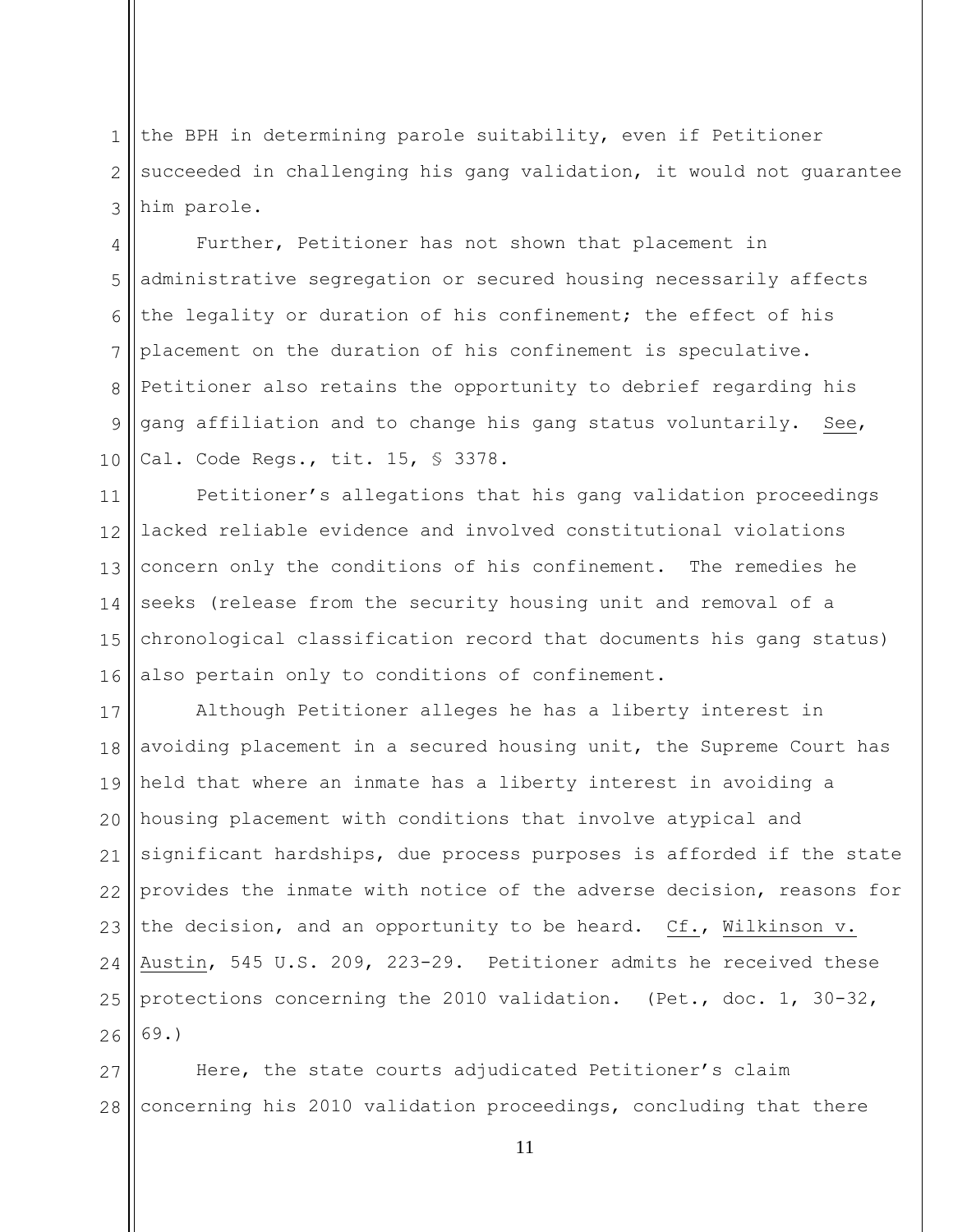1  $\mathcal{D}_{\mathcal{L}}$ 3 4 5 6 7 8 9 10 11 12 13 14 15 16 17 18 19 20 was reliable evidence to sustain the validation, Petitioner was afforded classification reviews of his placement, and there have been no due process violations on the part of the CDCR. (Pet., doc. 1, 122-26, 128.) To obtain relief in a proceeding pursuant to § 2254, Petitioner must show that the state court adjudication resulted in a decision that was contrary to, or involved an unreasonable application of, clearly established federal law, as determined by the Supreme Court of the United States. 28 U.S.C. §  $2254$ (d)(1). To be clearly established federal law, a Supreme Court case must squarely address an issue, its cases must provide a categorical or clear answer to the question, or its cases must clearly extend to the factual context in question; if a principle must be modified to be applied to a case, it is not clearly established federal law. Wright v. Van Patten, 552 U.S. 120, 124-26 (2008); Carey v. Musladin, 549 U.S. 70, 76-77 (2006); Moses v. Payne, 555 F.3d 742, 752, 754, 760 (9th Cir. 2009). Even if Petitioner could show an effect on the duration of his confinement, the protections provided for in Wilkinson v. Austin constitute the only applicable protections required by clearly established federal law within the meaning of 28 U.S.C. § 2254.

21 22 23 24 25 26 27 Because Petitioner has received the only process to which he is entitled, Petitioner could not show that the state court decision was contrary to, or an unreasonable application of, clearly established federal law. Consequently, Petitioner could not state facts that point to a real possibility of constitutional error or otherwise state facts that would entitle him to relief in a § 2254 proceeding.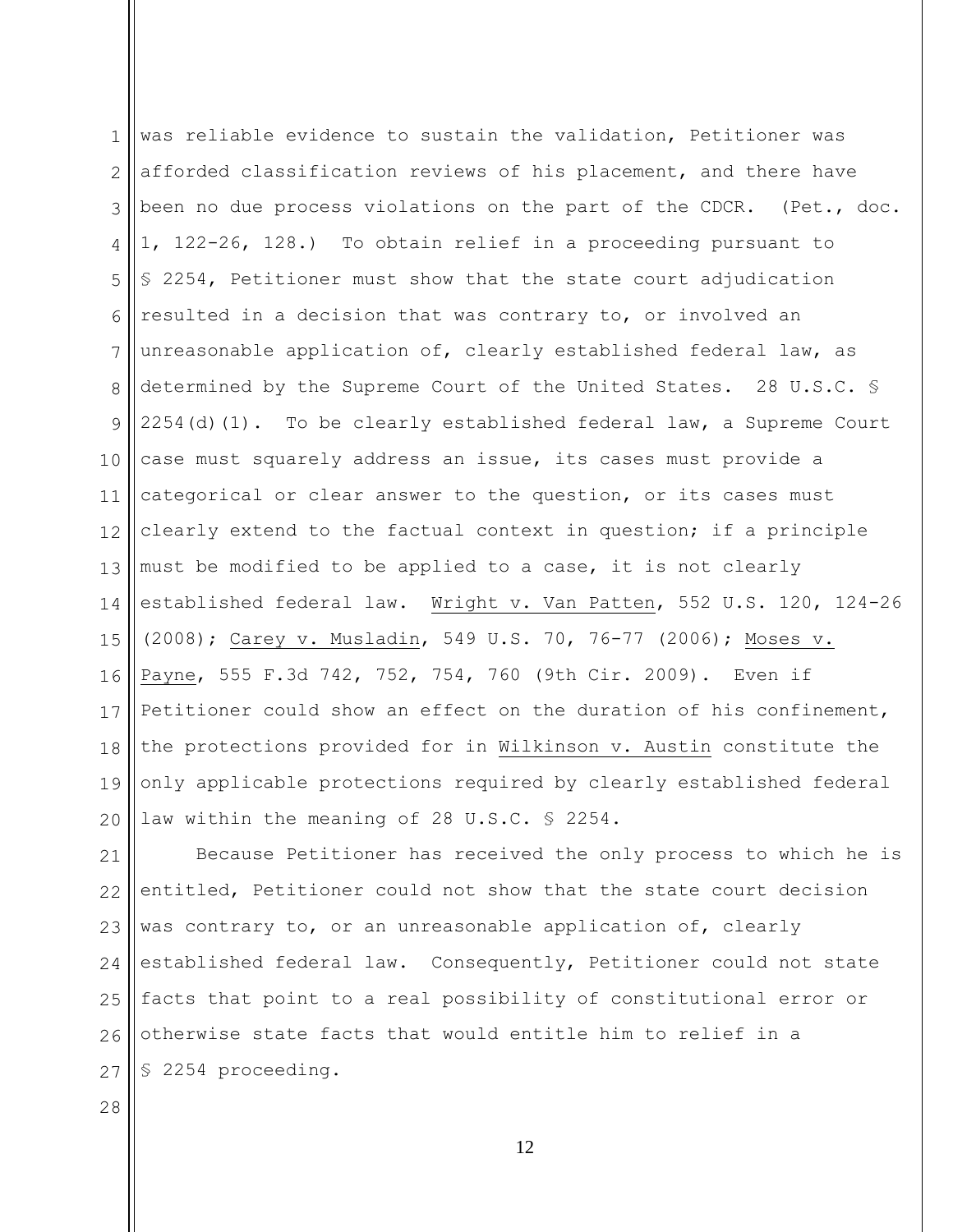1 2 3 4 5 6 7 8 9 10 11 12 13 14 15 16 17 18 19 20 Similarly, Petitioner's claims concerning the violation of state statutes and regulations would not entitle him to relief in this proceeding. Federal habeas relief is available to state prisoners only to correct violations of the United States Constitution, federal laws, or treaties of the United States; it is not available to retry a state issue that does not rise to the level of a federal constitutional violation. Wilson v. Corcoran, 562 U.S.  $-$ , 131 S.Ct. 13, 16 (2010); Estelle v. McGuire, 502 U.S. 62, 67-68 (1991). Alleged errors in the application of state law are not cognizable in federal habeas corpus. Souch v. Schaivo, 289 F.3d 616, 623 (9th Cir. 2002). The Court accepts a state court's interpretation of state law, Langford v. Day, 110 F.3d at 1389, and is bound by the California Supreme Court's interpretation of California law unless the interpretation is deemed untenable or a veiled attempt to avoid review of federal questions. Murtishaw v. Woodford, 255 F.3d 926, 964 (9th Cir. 2001). Here, there is no indication that the state court's interpretation of state law was associated with an attempt to avoid review of federal questions. Thus, this Court is bound by the state court's interpretation and application of state law.

21 22 23 24 25 26 27 Petitioner has not alleged facts that demonstrate success in this suit would necessarily affect the legality or duration of his confinement. Further, Petitioner's allegations concerning procedural due process and violations of state law would not entitle him to relief and do not constitute cognizable claims. The Court concludes that Petitioner has not alleged facts that demonstrate subject matter jurisdiction in this Court over a cognizable claim

28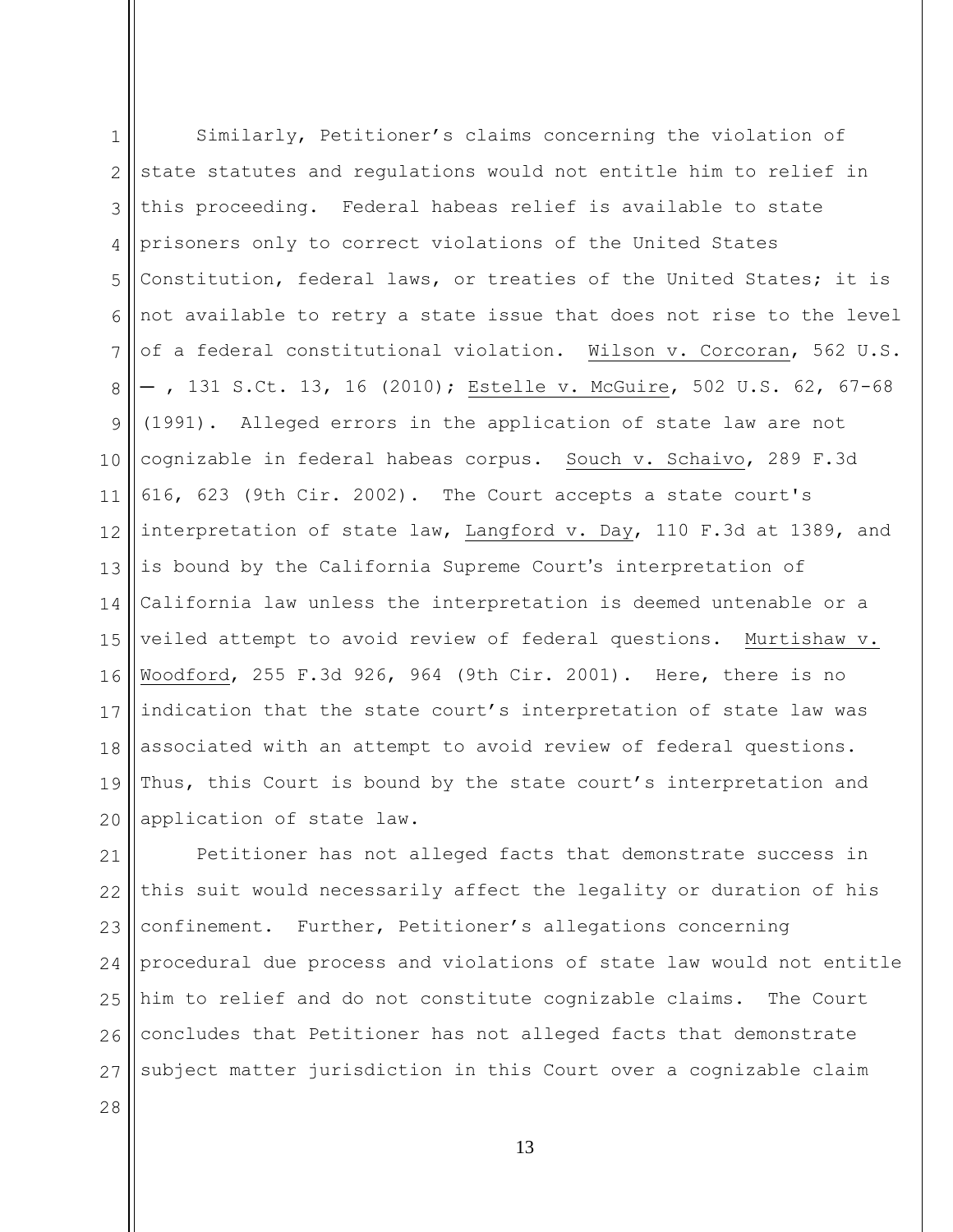1 2 pursuant to § 2254. Accordingly, it will be recommended that the petition for writ of habeas corpus be dismissed.

3

# IV. Petitioner's Motion for an Evidentiary Hearing

4 5 6 7 8 9 On March 25, 2013, Petitioner filed a motion for an evidentiary hearing to assess credibility of witnesses and to resolve unspecified material facts in dispute. (Doc. 3.) Because it will be recommended that the petition be dismissed for lack of subject matter jurisdiction, it will be recommended that Petitioner's motion for an evidentiary hearing be dismissed as moot.

10

# V. Certificate of Appealability

11 12 13 14 15 16 17 18 19 20 21 22 23 24 25 26 27 28 Unless a circuit justice or judge issues a certificate of appealability, an appeal may not be taken to the Court of Appeals from the final order in a habeas proceeding in which the detention complained of arises out of process issued by a state court. 28 U.S.C. § 2253(c)(1)(A); Miller-El v. Cockrell, 537 U.S. 322, 336 (2003). A certificate of appealability may issue only if the applicant makes a substantial showing of the denial of a constitutional right.  $\S$  2253(c)(2). Under this standard, a petitioner must show that reasonable jurists could debate whether the petition should have been resolved in a different manner or that the issues presented were adequate to deserve encouragement to proceed further. Miller-El v. Cockrell, 537 U.S. at 336 (quoting Slack v. McDaniel, 529 U.S. 473, 484 (2000)). A certificate should issue if the Petitioner shows that jurists of reason would find it debatable whether: (1) the petition states a valid claim of the denial of a constitutional right, or (2) the district court was correct in any procedural ruling. Slack v. McDaniel, 529 U.S. at 483-84.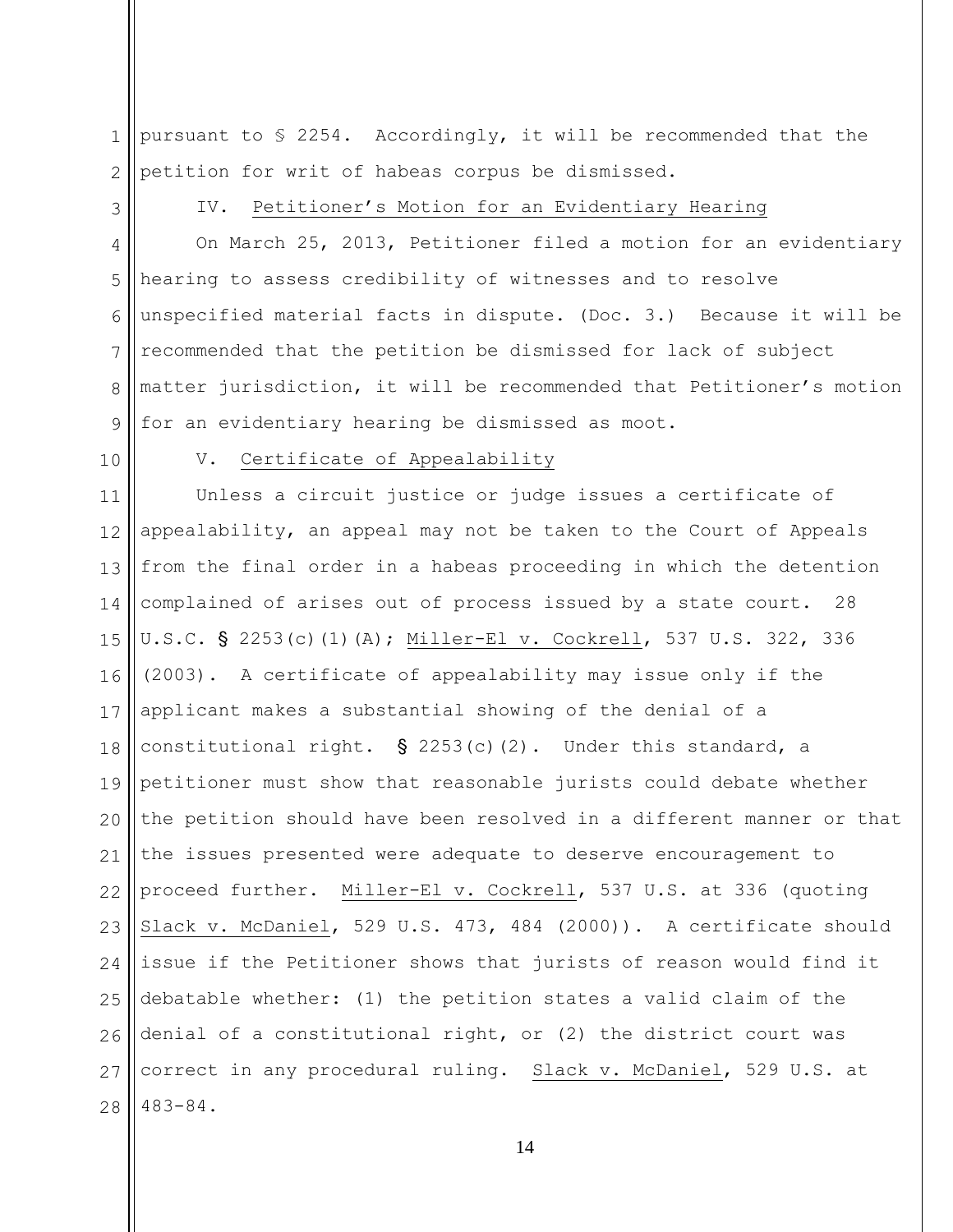1  $\mathcal{D}$ 3 4 5 6 7 In determining this issue, a court conducts an overview of the claims in the habeas petition, generally assesses their merits, and determines whether the resolution was wrong or debatable among jurists of reason. Id. An applicant must show more than an absence of frivolity or the existence of mere good faith; however, the applicant need not show that the appeal will succeed. Miller-El v. Cockrell, 537 U.S. at 338.

8 9 10 11 12 13 14 15 A district court must issue or deny a certificate of appealability when it enters a final order adverse to the applicant. Rule 11(a) of the Rules Governing Section 2254 Cases. Here, it does not appear that reasonable jurists could debate whether the petition should have been resolved in a different manner. Petitioner has not made a substantial showing of the denial of a constitutional right. Accordingly, it will be recommended that the Court decline to issue a certificate of appealability.

16

17

26

## VI. Recommendations

Based on the foregoing, it is RECOMMENDED that:

18 19 1) Respondent's motion to dismiss the petition for lack of subject matter jurisdiction be GRANTED;

20 21 2) The petition be DISMISSED for lack of subject matter jurisdiction;

22 23 3) Petitioner's motion for an evidentiary hearing be DISMISSED as moot;

24 25 4) The Court DECLINE to issue a certificate of appealability; and

5) The Clerk be DIRECTED to close the case.

27 28 These findings and recommendations are submitted to the United States District Court Judge assigned to the case, pursuant to the